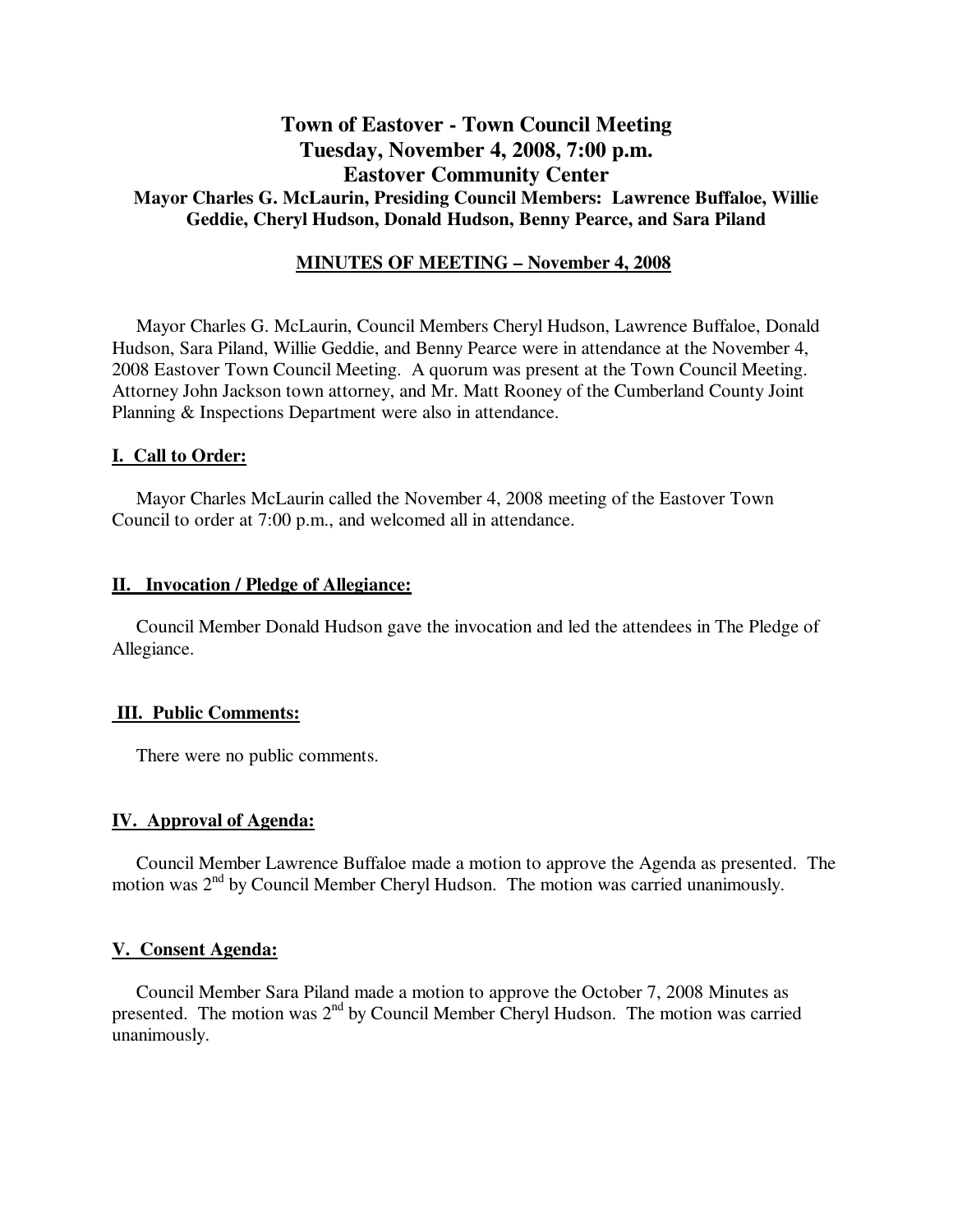### **VI. Public Hearings:**

## **(1) Mayor Charles McLaurin made a motion to open the Public Hearing on Case No. P08- 50.**

There were no speakers for or against Case No. P08-50

# **Public Hearing Case No. P08-50: A Zoning Map Correction of 2.72 +/- acres to R30 Residential; Located at 1956, 1964 & 1976 Middle Road, Owned by Larry W. & Diane W. Fussell, Winburn L. & Mary H. Fussell, and David Q. & Deborah W. Williams; Staff initiated. (Eastover)**

 Mr. Matt Rooney from the Cumberland County Planning & Inspections Department gave a briefing concerning Case No. P08-50. Mr. Rooney stated that during the initial zoning into the Town of Eastover, the R30 zoning district previously approved, September 21, 1998, on the subject property was omitted on the zoning map. This is not a rezoning request; it is to correct a zoning map error to reflect the approved R30 zoning district. Currently the lots are incorrectly zoned A1 that calls for minimum lot size of two acres, making these lots nonconforming. Eastover's initial zoning was adopted on December 4, 2007. Mr. Rooney stated that Staff recommends approval of this zoning map correction. The Cumberland County Planning & Inspections Staff initiated Case No. P08-50, as an effort to correct a mapping error and recommends the zoning map be corrected to reflect the approved zoning of R30 Residential District.

 Mayor McLaurin called for a motion to **close the Public Hearing on Case No. P08-50**. The motion to close the Public Hearing was made by Council Member Benny Pearce. The motion was  $2<sup>nd</sup>$  by Council Member Lawrence Buffaloe. The motion was carried unanimously.

 Council Member Donald Hudson made a motion to **approve Case No. P08-50** as recommended by the Staff. The motion was  $2<sup>nd</sup>$  by Council Member Lawrence Buffaloe. The motion was carried unanimously.

# **(2) Mayor Charles McLaurin made a motion to open the Public Hearing on Case No. P08- 55.**

There were no speakers for or against Case No. P08-55

# **Public Hearing Case No. P08-55: A Zoning Map Correction of 2.0+/- Acres to RR Rural Residential/ CU Conditional Use Overlay District (Used Auto Sales and a Residence) and Permit; Located at 3565 Beard Road; Owned by John B. & Della W. Patterson; Staff Initiated. (Eastover)**

 Mr. Matt Rooney from the Cumberland County Planning & Inspections Department gave a presentation on Case No. P08-55. Mr. Rooney stated the Cumberland County Planning &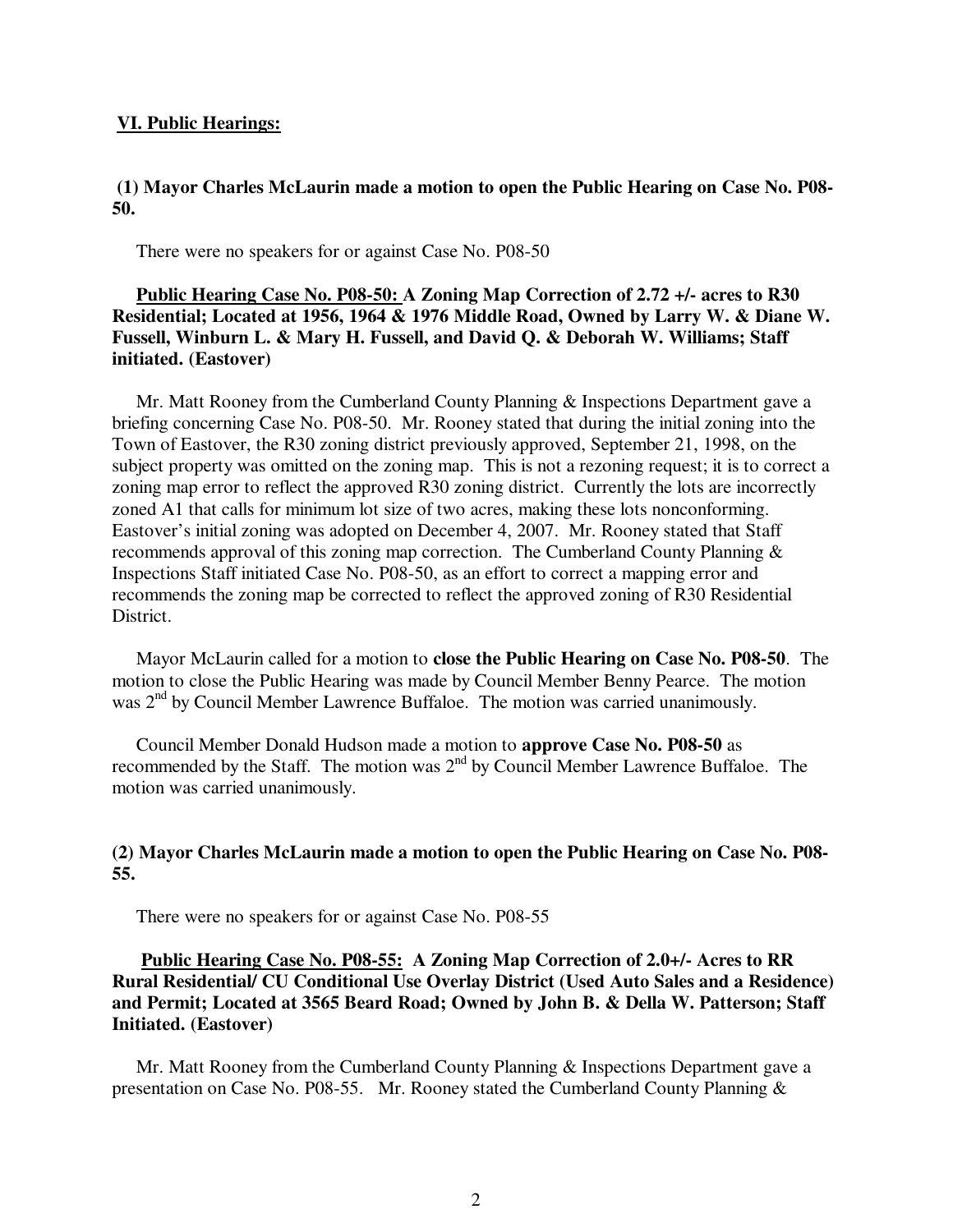Inspections Staff initiated Case P08-55 in an effort to correct a mapping error. This property was rezoned to RR Rural Residential / Conditional Use Overlay (used auto sales and the existing residence) along with the approval of the Permit on February 17, 2003 while still under the jurisdiction of the County. The zoning was inadvertently presented to and adopted by Eastover Town Council as RR Rural Residential (the Overlay and Permit were not included). The County Planning & Inspections Staff recommends the zoning map be corrected to reflect the approved zoning of RR Rural Residential/CUD Conditional Use Overlay District and Permit. Mr. Rooney stated that since this is a Conditional Use Overlay District he would like the minutes to reflect that the application submitted by the applicant become part of the record to be used by the Town Council in making your decision. The applicant is asking for an office building behind the existing home, with a maximum of five cars in display area, number of employees is one. Should the Town Council approve this action the applicant would be able to do the things stated in the application. Mr. Rooney stated that this is a zoning map correction.

 Mayor Charles McLaurin called for a motion to **close the Public Hearing on Case No. P08- 55**. Council Member Sara Piland made a motion to close the Public Hearing on Case No. P08- 55. The motion was  $2<sup>nd</sup>$  by Council Member Lawrence Buffaloe. The motion was carried unanimously.

 Council Member Sara Piland stated that she would make a motion in accordance with State law. I move that the Eastover Town Council find that this **Conditional Use District Application** is reasonable, neither arbitrary nor unduly discriminatory, and in the public interest, and that the following Conditional Use be approved. The Rural Residential Conditional Use Overlay District Used Auto Sales and a residence, and I make this motion for the Council's consideration. The motion was  $2<sup>nd</sup>$  by Council Member Cheryl Hudson. The motion was carried unanimously.

 Council Member Sara Piland moved that the Eastover Town Council finds that this **Conditional Use Permit application**, if completed as proposed and subject to the conditions recommended by the Planning Board:

(I) Will not materially endanger the public health and safety, and

(II) Will not substantially injure the value of adjoining or abutting property, and

(III) Will be in harmony with the area in which it is to be located, and

 (IV) Will be in conformity with the Land Use Plan, Thoroughfare Plan or other plans officially adopted by the Eastover Town Council.

The motion was  $2<sup>nd</sup>$  by Council Member Donald Hudson. The motion was carried unanimously.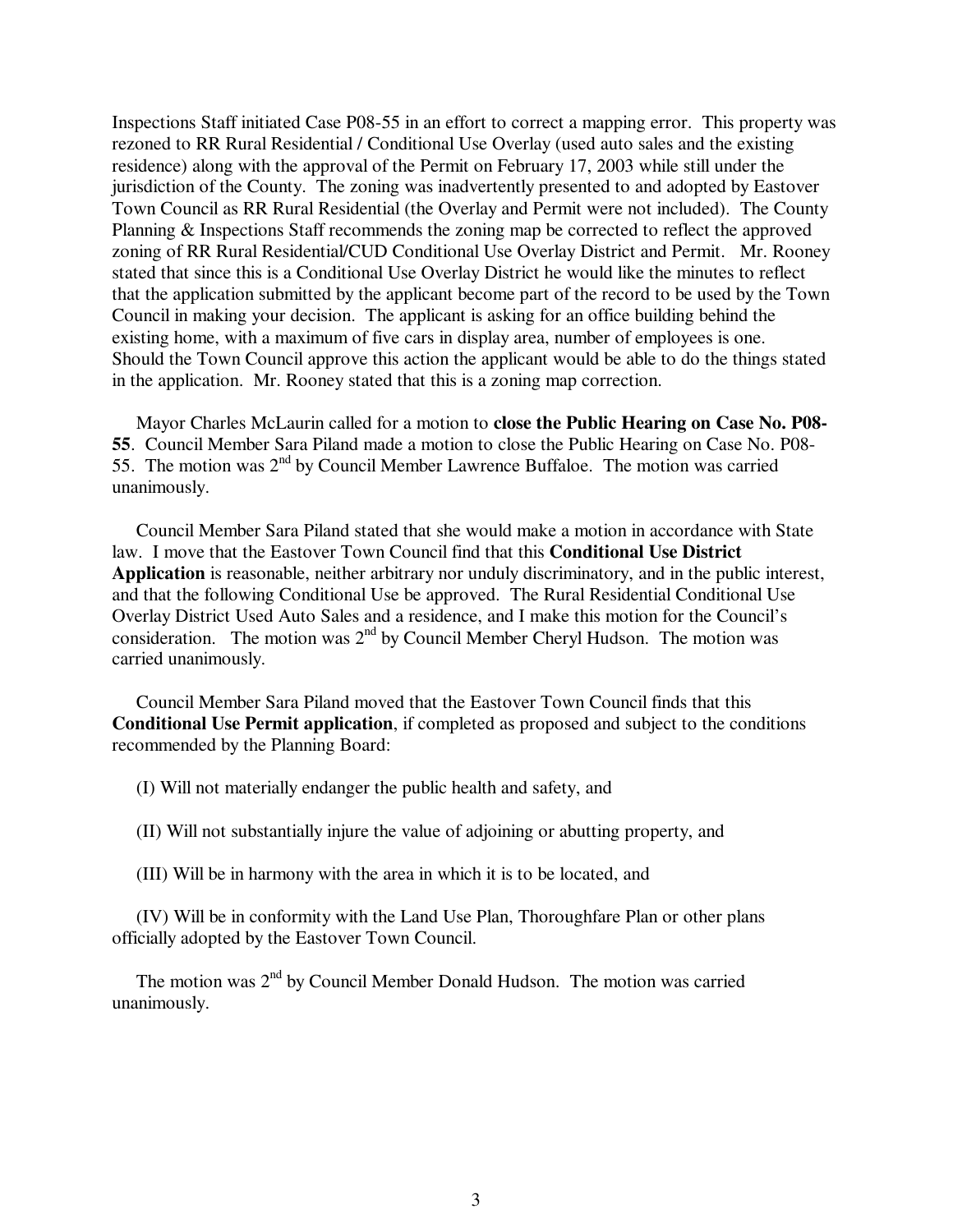#### **VII. Discussion Agenda:**

#### **Agenda Item # 1:**

# **Consider approval of the U.S. Communities Contract (Herald Office Systems) for a copier lease for the Town Hall.**

 Attorney Jackson stated that he reviewed the contract and finds it to be acceptable. Mr. Jackson stated that he did get Herald Office Systems to take out the provision/clause, that due to inflation the cost could be increased. It appears appropriate and is in legal form for consideration of passage of the Town Council, if so desired.

 Council Member Cheryl Hudson made motion to move forward with leasing of the copier. The motion was 2<sup>nd</sup> by Council Member Sara Piland. The motion was carried unanimously.

### **Agenda Item # 2:**

# **Consider approval of the N.C. Statewide Emergency Management Mutual Aid and Assistance Agreement.**

 Attorney Jackson stated that this is a standard Statewide Agreement. The only thing unusual about this is that we do not have any assets in which to assist anyone. This would not involve the Fire Departments and EMS people, as they are contracted. In the case of us asking for assistance we should be aware that there could be some cost associated with this. This is normally for a Town that has assets. This is just a formality and we should be included in the Statewide Agreement.

 Mayor McLaurin asked for a motion to approve the N.C. Statewide Emergency Management Mutual Aid and Assistance Agreement. Council Member Willie Geddie made a motion to approve the Agreement. The motion was  $2<sup>nd</sup>$  by Council Member Sara Piland. The motion was carried unanimously.

#### **Agenda Item # 3:**

# **Consider approval of Case No. 08-166. Joyce and Ottis A. Thames Property Subdivision Review – County Subdivision Ordinance; Zoning: R40; Acreage; 1.50+/- (Parent Tract: 18.43+/-); Location: South Side of SR 1722 (Beard Road), West of US HWY 301 (Dunn Road). (Eastover)**

Mr. Ottis A. Thames signed up as a speaker for Case No. 08-166.

 Mr. Matt Rooney from the Cumberland County Planning & Inspections Department gave a briefing on Case No. 08-166. He stated that the developer is proposing to divide a 1.5- acre lot out of an 18.43-acre tract located on SR 1722 (Beard Road). The proposed lot meets the minimum 40,000 square feet requirement for lot size. The subject property has 1,200 feet of road frontage along SR 1722 (Beard Road). This site is served by public water and sewer provided by the Eastover Sanitary District. The current zoning is R40. Staff is recommending approval of the proposed subdivision subject to the condition contained in your packets. These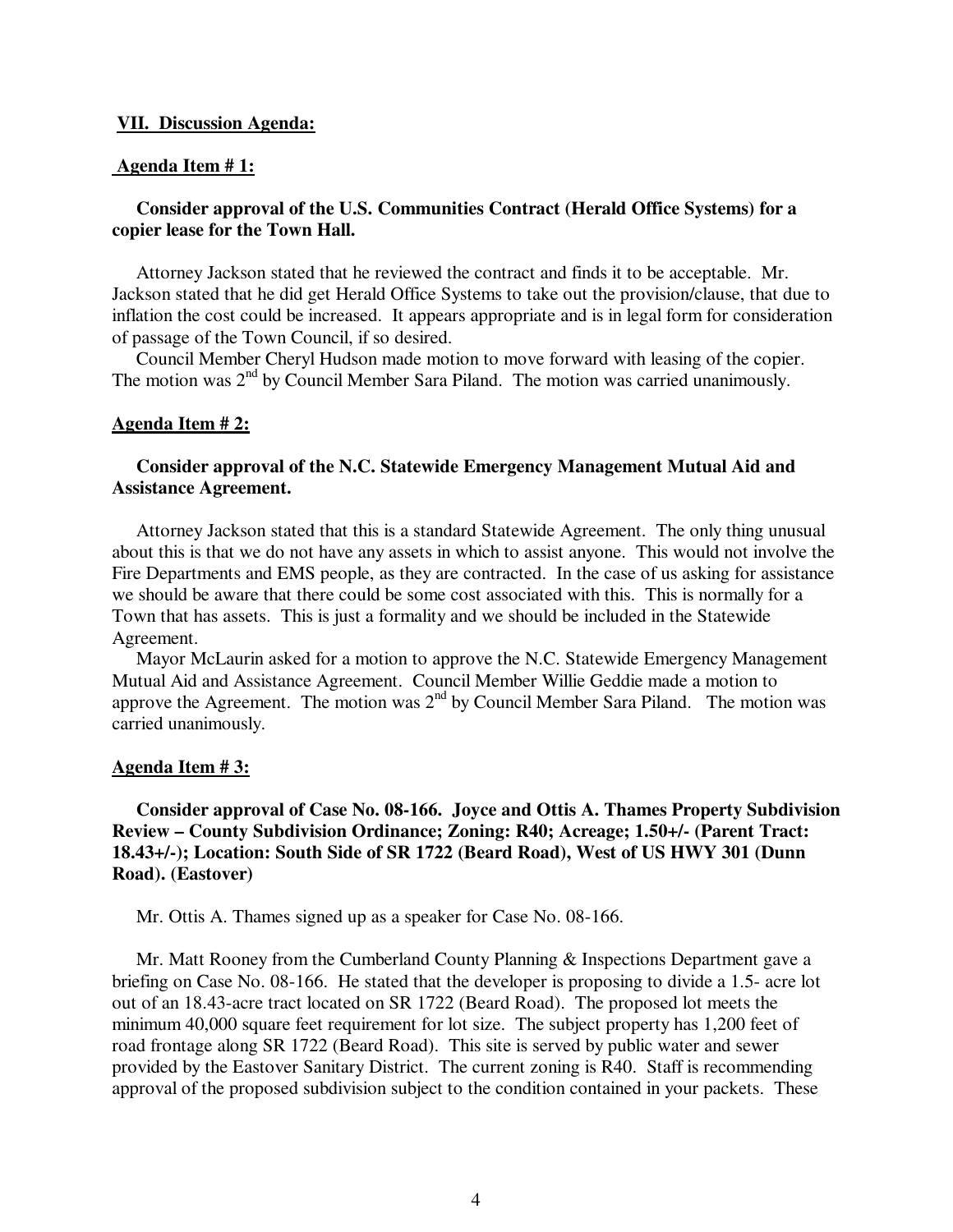are standard conditions with the exception of Condition #10 Pre-Plat –Related. Condition #10 states that one fire hydrant must be installed along SR 1722 (Beard Road) within 500 feet of the subject lot; hydrants must be located no further than 1,000 feet apart and at a maximum of 500 feet from any lot. (Section 2306 B, Fire hydrants, Cumberland County Subdivision Ordinance) The closest fire hydrant is located at the Church on Beard Road. The staff recommends approval based on these conditions.Council Member Benny Pearce asked if the owner was aware of this requirement. Mr. Ottis Thames replied that he was aware and would comply with the condition, and he is ready to put in another fire hydrant as required. Mr. Rooney stated that the Town has chosen to comply with the Cumberland County Ordinance concerning fire hydrants unless they choose to do otherwise. Mr. Thames has no problem with the 500 feet distance and is prepared to comply with the ordinance. Mr. Thames had no further comments.

 Mayor Charles McLaurin asked for a motion to approve Case No. 08-166 with the conditions stated by the Cumberland County Staff. Council Member Benny Pearce made a motion to approve Case No. 08-166. The motion was  $2<sup>nd</sup>$  by Council Member Cheryl Hudson. The motion was carried unanimously.

#### **Agenda Item # 4:**

## **Consider approval of Workman's Compensation Insurance through the NC League of Municipalities.**

 Council Member Cheryl Hudson gave the Town Council a briefing concerning the Workman's Compensation Insurance coverage for the Town of Eastover. This is additional insurance coverage since we do have an employee.

 Council Member Cheryl Hudson made a motion to approve the insurance as stated in your packet. The motion was 2<sup>nd</sup> by Council Member Sara Piland. The motion was carried unanimously.

#### **Agenda Item # 5**

## **Consider approval of Budget Amendment No. 01-2008-2009 for Budget Year July 1, 2008 to June 30, 2009.**

 Council Member Cheryl Hudson gave a briefing on Budget Ordinance Amendment No. 01-2009. Be it ordained by the Governing Board of the Town of Eastover, North Carolina that the following amendment be made to the annual budget ordinance for the fiscal year ending June 30, 2009. To amend the General fund, the expenditures are to be changed as follows: Administration – Increase of \$556,250.00; Police Department - decrease of \$45,000.00; Street Department increase of \$8,750.00. A total amendment of \$565,000.00 increase, and \$45,000.00 decrease. This will result in a net increase of \$520,000.00 in the expenditures of the General Fund. To provide the additional revenue for the above, the following revenues will be increased. Revenues: NC Sales Tax Increase of \$400,000.00 and NC Franchise Tax Increase of 120,000.00. This makes total revenues of \$520,000.00. The total General Fund Budget with amendment is \$1,199,382.00. Copies of this budget amendment shall be furnished to the Clerk of the Governing Board for her direction.

Council Member Cheryl Hudson made a motion to approve the Budget Amendment No. 01-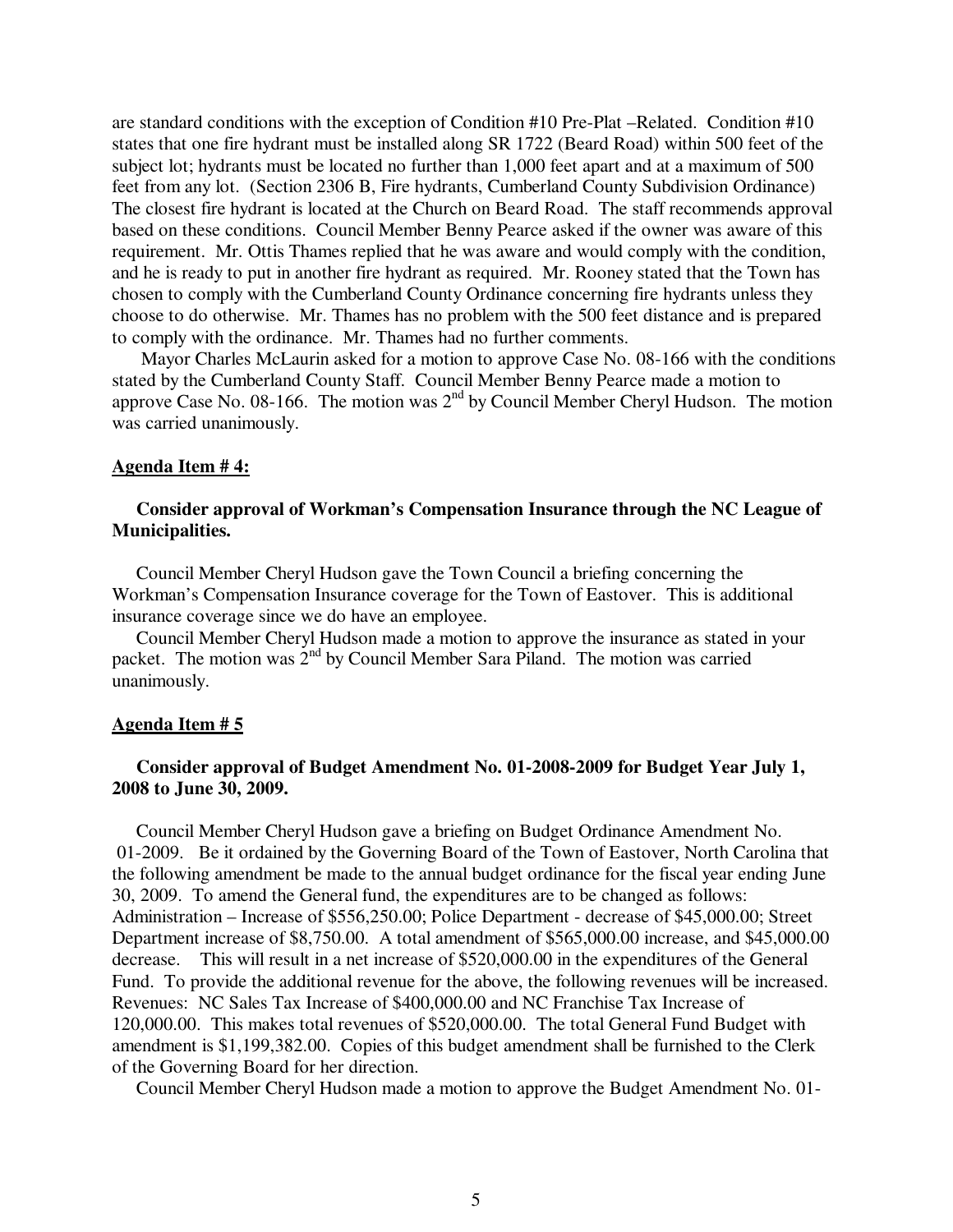2009. The motion was  $2^{nd}$  by Council Member Benny Pearce. The motion was carried unanimously.

## **Agenda Item # 6**

# **Consider approval of proposed ordinance for speed limit signs, basically 35 MPH unless otherwise posted.**

 Council Member Sara Piland stated that Attorney Jackson had sent to us the Town of Hope Mills and the Town of Spring Lake's Ordinance on speed limit signs. Council Member Piland feels that we need to go to the Department of Transportation (DOT) and request a review of the speed limits to be changed on DOT roads, as we can only put signs on private streets. Attorney John Jackson stated that we should identify what we want to change (problem areas) prior to going to the DOT. Council Member Piland asked Attorney Jackson to draft a letter to the DOT for justification purposes, after the Town Council identifies the problem areas. The Town Council agreed to set up a **committee to identify those areas**. The Committee reports back to the Town Council on the findings. Mr. Jackson asked for information to put into the letter to the DOT. The Town Council members agreed to table this agenda item until the information needed is obtained.

### **Agenda Item # 7**

## **Update from Attorney John Jackson on adoption of Cumberland County Ordinances**.

 Attorney Jackson stated that he attempted to talk with Mr. Butch Raynor at the County Attorney's Office, and has called Attorney Ralph at the Cumberland County sheriff's Office and he has not returned my call. Council Member Benny Pearce stated that he had talked with Mr. Grainger Barrett and he stated that unless we specifically adopted the sound and dog ordinance Cumberland County's Ordinance would not apply. He stated that there is a State Ordinance that would apply to malicious dogs. Mr. Jackson stated that there is a mechanism with the State to enforce the Vicious Dog Ordinance, and we need to have a certified copy to attach to our Ordinance to keep our records straight. The problem is that next Monday morning they may amend the Ordinance, and we would not have anyone at the meeting, and the clerk forgets to send us an update one for our records. There is a maintenance problem. We should do this by Ordinance and if anyone is charged and comes into the Town Hall to see our Ordinance, we would have it on hand.

 Mayor McLaurin stated that the Sheriff's Deputy brought this to his attention. Council Member Sara Piland stated that the Sheriff's Department brought this to the Deputy's attention. Attorney Jackson stated that he would go over to the Sheriff's Department and rattle someone.

 Council Member Sara Piland sated that the only Ordinances we know about are the noise and dog and perhaps a curfew. Since we do not know all the Ordinances, Council Member Sara Piland asked Mr. Jackson if he could get us a list of all Ordinances, and them we can tell him the ones we need to adopt. Attorney Jackson stated he would have to go over to the Cumberland County Attorney's Office and sit until he gets the Ordinances. Mayor McLaurin stated that we would move on until we get the information from Attorney Jackson.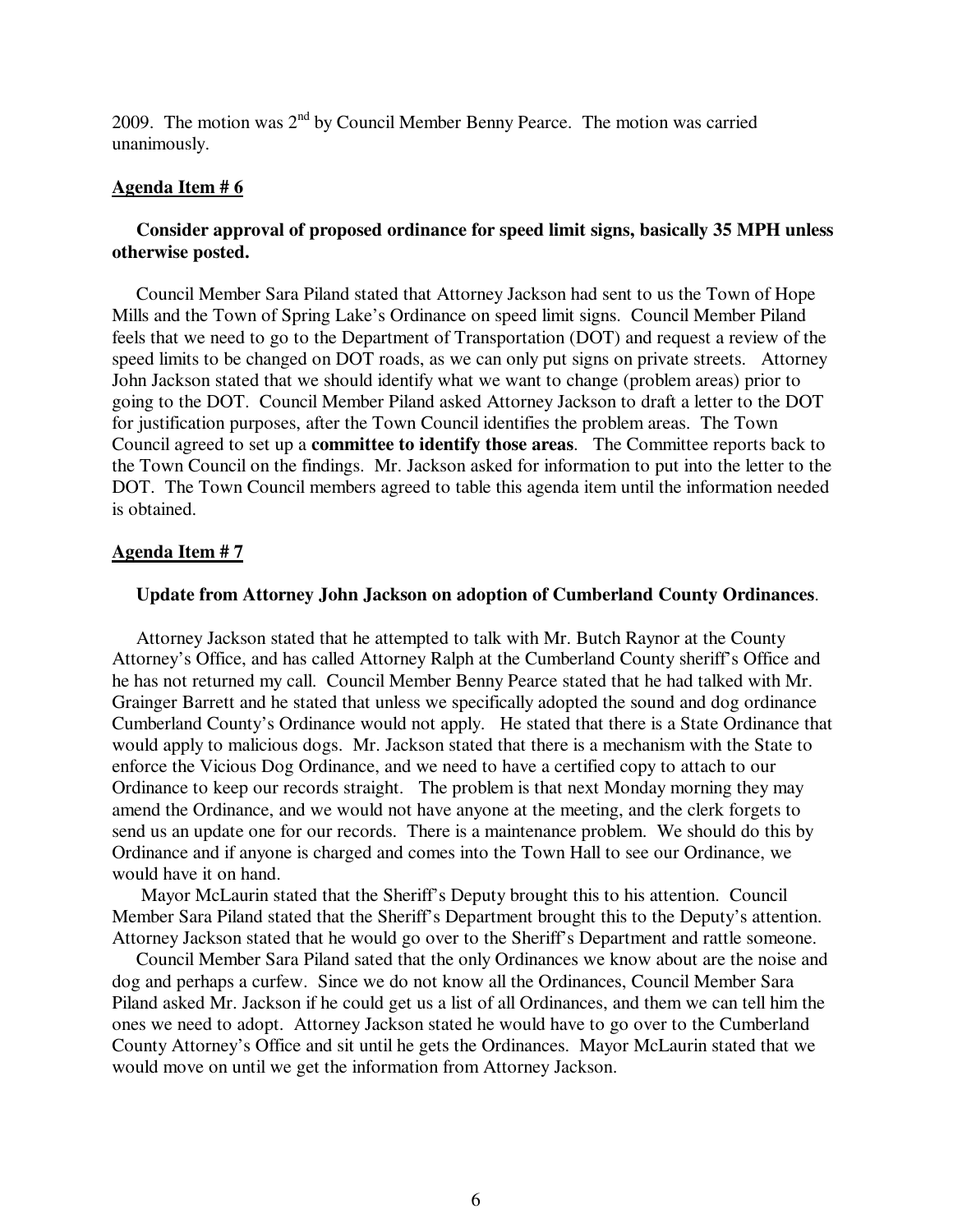## **Agenda Item # 8**

# **Consider approval of Resolution No. 8-2008 – Imposing a Gross Receipts Tax on Heavy Equipment in lieu of Property Tax.**

 Attorney John Jackson briefed the Town Council on the Resolution of the Town Council of the Town of Eastover, NC; Imposing a Gross Receipts Tax on Heavy Equipment in Lieu of Property Tax. Pursuant to Senate Bill 1852, being an act to resolve problems with applying property tax to heavy equipment rented on a short-term basis by replacing the property on this equipment wit a tax on the gross receipts from renting the equipment. This resolution will provide for the substitution of the lost tax if you choose to do so. This is just a substitution for the tax that the Legislature took away, and they have allowed by ordinance the imposition of a tax on leasing as a substitute. The County has offered by this proposed ordinance, and they will collect, levy the tax, report and payment of tax, etc.

 Council Member Sara Piland made a motion to approve the Resolution No. 8-2008 as proposed. The motion was 2nd by Council Member Willie Geddie. The motion was carried unanimously.

# **VIII. Receive Mayor's Update:**

1. Mayor McLaurin reminded the Town Council of the Mayor's Coalition Meeting (Breakfast) on November 14, 2008 at 8:00 a.m. at the Eastover Community Center. Eastover is the host for the Meeting this quarter. He would like for all Town Council Members to attend if possible. There will be approximately 35 persons in attendance.

 2. Mayor McLaurin stated that we had received a letter from the Mr. Brandon King from NC State University concerning an ordinance for the "Protection of Trees". Mr. King would like to have a copy for his study, if we have such an ordinance. All Council Members agreed that we definitely need such an ordinance

# **IX. Receive Council Members Update:**

1. Mayor McLaurin asked the Town Clerk to assign a different person each meeting to say the Invocation, and lead in the Pledge of Allegiance to the Flag. He stated that the individual could have some else to do this for the person assigned, if so desired (i.e. pastor or friend).

2. Mayor McLaurin asked Council Member Sara Piland to discuss the 2030 Growth Plan. Council Member Piland stated that it looks like the earliest we can have the  $2<sup>nd</sup>$  Community Forum will be in perhaps January 2009. Council Member Piland requested that Mr. Matt Rooney provide the Town Council with feedback from the first Community Forum at the December Town Council Meeting. Further, we need to talk about what the objectives of the  $2<sup>nd</sup>$  Community Forum should be. She stated that she felt the Town needs to help people narrow down exactly what they want and to set priorities. Council Member Piland stated that Eastover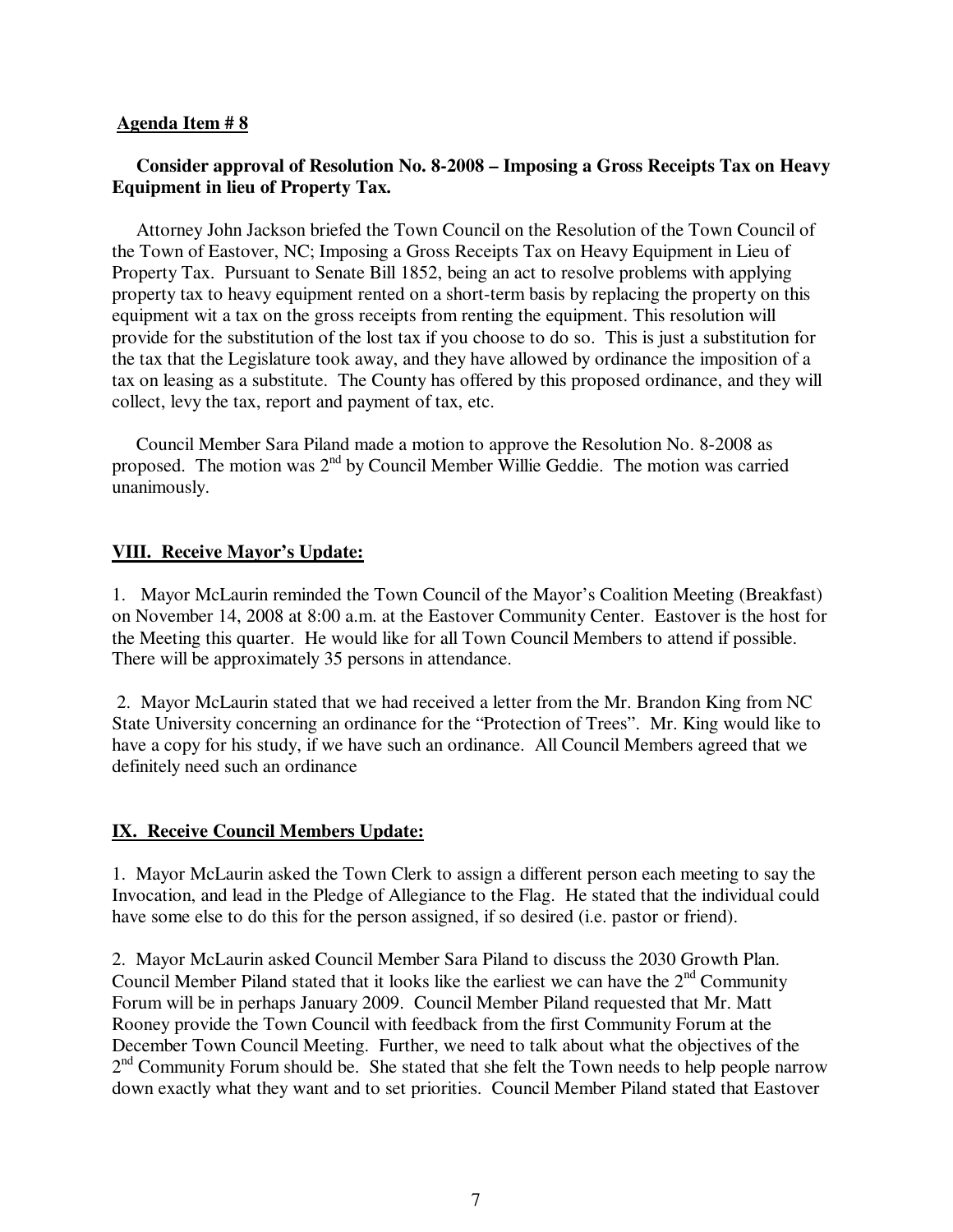wants to have the  $2<sup>nd</sup>$  Community Forum in the January 2009 timeframe.

 Council Member Lawrence Buffaloe asked if this had any relationship with the County's 2030 Growth Plan, and is this information going to be feed into it? Council Member Piland stated the Community Forum is what we are doing and we should make the County aware of what Eastover's is saying. Council Member Buffaloe stated there should be a link between the 2030 Growth Plan and Eastover's Community Forum. Council Member Piland stated this could be our primary objective at the  $2<sup>nd</sup>$  Community Forum. The objective would be to help make Eastover's Residents aware, and understands the 2030 Growth Plan for Cumberland County. The approach could be this is what was said in Eastover in September, and this is what the 2030 Growth Plan says, and hopefully reconciles the two.

 Council Member Piland stated that the 2030 Growth Plan has not been approved by the County Commissioners as of this date. Mr. Rooney stated that he did not think there was a specific timeline for adoption of the 2030 Growth Plan but that the Plan certainly could be discussed. Council Member Buffaloe asked Mr. Rooney for a time frame to discuss the Community Forum results and 2030 Growth Plan. Mr. Rooney stated that would take about 30 to 45-minutes to present the information. Council Member Piland stated that she thought a separate meeting would be needed to hear the presentation. Council Member Buffaloe asked why this could not be done at one meeting depending on the agenda? He stated that this would save an extra meeting. The decision on the  $2<sup>nd</sup>$  Community Forum and 2030 Growth Plan briefing is to have it at the February Town Council Meeting, and delay as many other agenda items as possible to the March Town Council Meeting.

 2. Mayor McLaurin asked Ms. Judy McLaurin to give the Town Council an update on the Cumberland County Appearance Committee. Ms. McLaurin has been appointed to represent Eastover on the Appearance Committee. Ms. McLaurin stated they were working on the Landscaping for the County. They have been working on this for two years and are finally near completion. There is an Award Program and nominee's to be submitted in December 2008. The award nomination will be for a landscaping project improvement. Eastover should have something to submit. Ms. McLaurin gave the Town Council Members a packet for nominations for this award. Mayor Mclaurin thanked Ms. Judy McLaurin for her efforts. Ms. McLaurin stated that she hopes she can represent Eastover well.

 3. Mayor McLaurin stated that he would like to see a welcome sign and flowers planted in areas coming into Eastover. Attorney Jackson stated that we would have some major problems getting this approved by the State. Attorney Jackson stated that we should get an easement from the State to do so. Council Member Benny Pearce stated that he had talked with Mr. Barry Dugan and he was interested in doing something like this, and about getting an easement from someone's private property to put Welcome signs and flowers etc. He stated that we could do this through the Civic Club. Council Member Sara Piland stated that the Civic Club would actually fund these projects. There has been about \$4,000 dollars given to the Civic Club to enhance a similar project. The Civic Club needs to decide what they are going to do with these funds.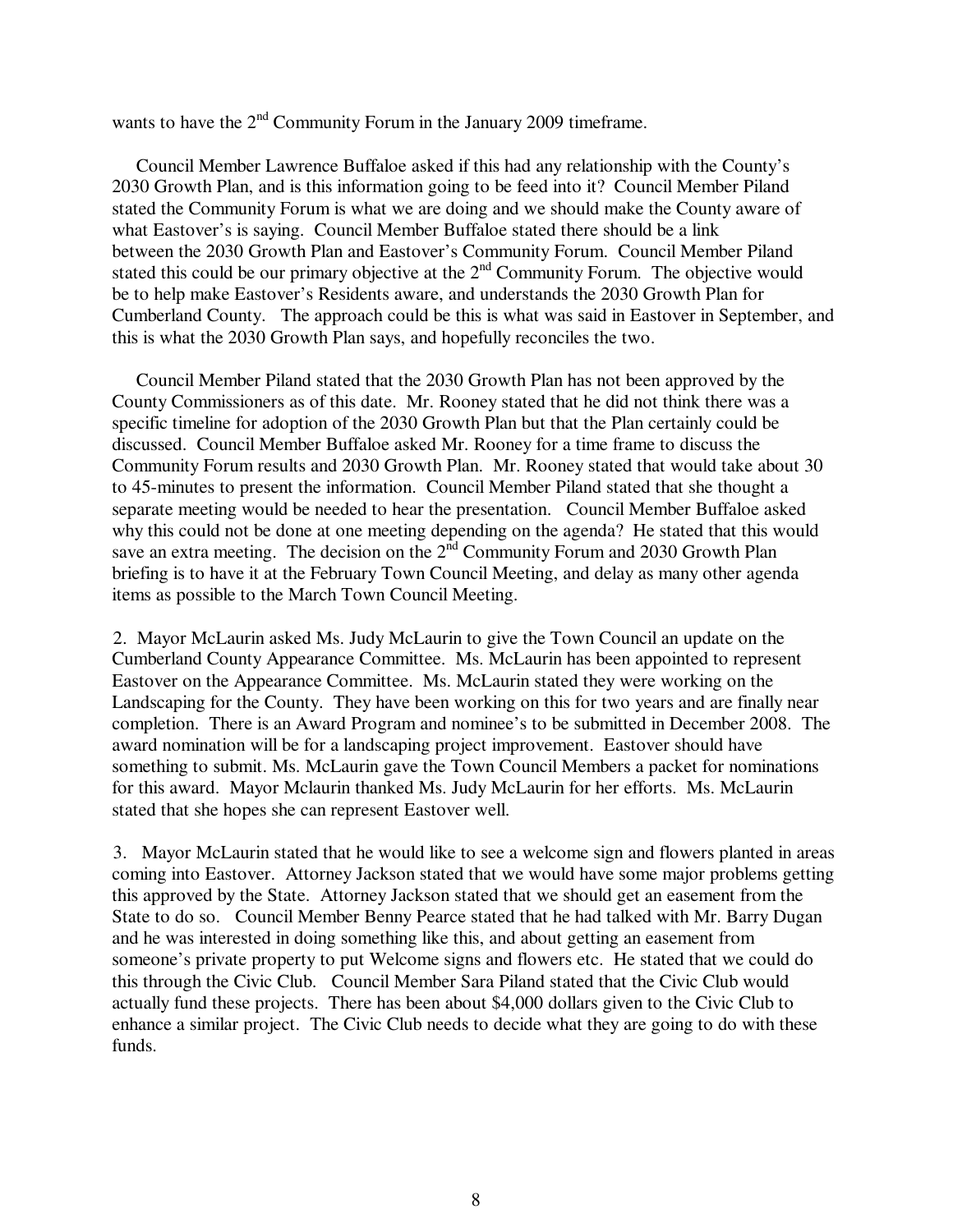4. Mayor McLaurin asked if anyone had heard anything about the Eastover License Plates? Council Member Benny Pearce stated that they are in the process of being made. He stated that he had seen the facsimile of them and he thinks people will purchase them.

 5. Council Member Sara Piland suggested that a committee be formed to hire a Town Manager. At the last Town Council Meeting we agreed to get an Interim Town Manager, and we have not moved forward with this action. Council Member Piland suggested that we form a committee to do an employment search for an Interim Town Manager and ask that committee to move that as hastily as possible toward that end. I think we should go back and take advantage of the services from the NC League of Municipalities and see what names they have, and any we may want to throw in the pot for consideration. We can see if they are interested in what we can offer. She suggested that Council Members Donald Hudson as Chair of the Committee, and Council Member Benny Pearce to serve on this committee. They both agreed to do so.

 Mayor McLaurin stated that he wanted to put Council Member Willie Geddie and Council Member Lawrence Buffaloe on the DOT Committee about the speed limit issue, with Council Member Sara Piland as Chair. Council Member Sara Piland stated that we can have all Council Members on the committee, but we need a core group to just move forward and get it done.

 6. Attorney John Jackson told the Town Council that the Planning Staff was real good. I want to call your attention to the Quasi Judicial proceeding that we had tonight. That went nice and easy, because there was no one to speak for, or against it tonight. But literally that is kind of a special deal and the next step. The person that was denied something or did not get what they wanted, and wanted to appeal, it would go directly to the Superior Court for a review. It really is a formal protocol for doing that. I have taken what the Planning Board has done and they have created a script. I have one here and we will get the clerk to make copies for all of the Town Council and Mayor. If in fact you do not have the right things in the records, as these are "findings of fact" and you as a judicial body must have "findings of fact". If they are not in the records they will get tossed out. Most smaller towns must go through this procedure, as they do not have a Board of Adjustment in which to delegate. If we do not go through this procedure all that hard work you do is for naught, as they are very particular in this type of review. The motions are very critical, as they must contain these "findings of fact".

 When the word tree came up, when serving on the RULAC for Fort Bragg, I was trying to get the County as the keeper of the rural area to be concerned with forested areas, and hopefully put them in the boundary's around Fort Bragg. Mr. Jackson stated that we need a Deforestation Agreement, as the deforestation that is happening per year. In fifty years where are our grandchildren going to see a tree? From a health standpoint we need the trees, and wetlands.

 Council Member Sara Piland stated that we create this by residential and non-residential standards. We need to get things in place now. Look at the construction going on, they are clearing all the trees.